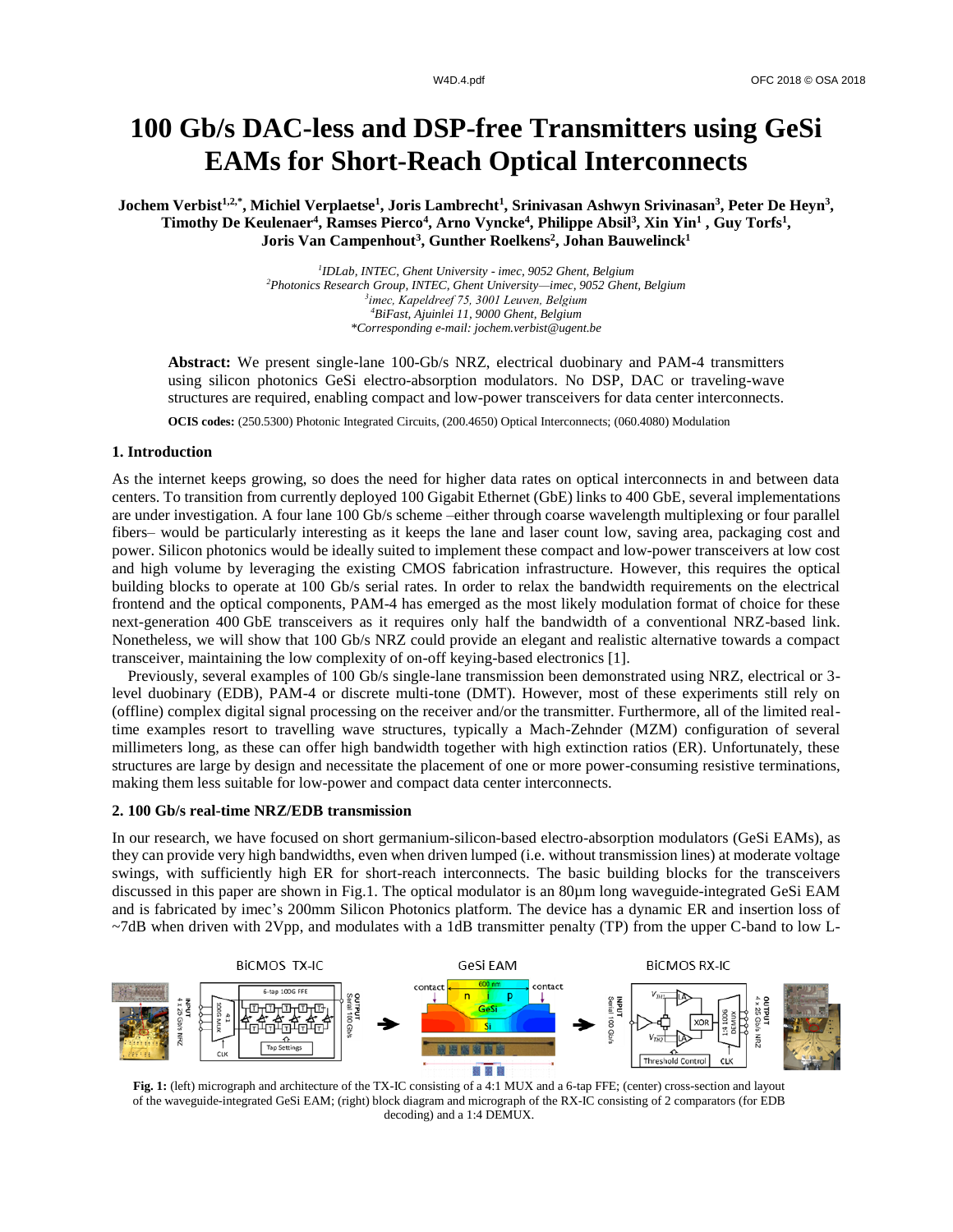

**Fig. 2**: (a) electrical pre-distorted inputs from the TX-IC and resulting optical eyes either captured by a commercial 50 GHz PD or by an additional GeSi EAM acting as a PD; (b) BER curves for 100 Gb/s NRZ and EDB transmissions (real-time = RT).

band (minimal TP around 1560-1565nm). More information on the design, characterization and basic performance of this modulator can be found in [2]. To operate these EAMs at 100Gb/s NRZ, in-house developed transmitter and receiver ICs (TX- and RX-IC) were used. Both chips were originally developed in a 0.13µm SiGe BiCMOS technology. The TX-IC consists of a 4:1 multiplexer (MUX) which can combine 4 quarter rate NRZ streams up to 28 Gb/s into a serial 112 Gb/s stream. This MUX is followed by a 6-tap (~9ps spaced) feed-forward equalizer to compensate any non-idealities in the following optical or electronic components in the link. As these chips were originally designed for duobinary signaling over electrical backplanes, they provide an output of a couple of hundred millivolts and require an external RF amplifier to provide a  $2V_{pp}$  voltage swing to the EAM. However, these voltages are still well within the reach of the used BiCMOS technology and, as such, the chip could be extended with an additional output stage to achieve a  $2V_{pp}$  swing. The RX-IC has two comparators, an XOR gate and a 1:4 demultiplexer (DEMUX). Setting one of the comparators thresholds permanently HIGH, makes the XOR port transparent and reduces the EDB-decoder to a conventional NRZ receiver. At 100 Gb/s NRZ, the transceiver chipset is able to serialize, equalize, decode and deserialize for a combined power budget of 2.2W (TX: 1W, RX: 1.2W).

 Using these components, we were able to transmit 100 Gb/s NRZ with a bit-error ratio (BER) down to 6E-9 in backto-back link and 2E-5 over 500m of standard single mode fiber (SSMF), both well below the KP4 forward error coding limit (FEC) of 2E-4 (typically used in data center interconnects). Due to the high line rate, transmission over longer fiber spans was limited by the chromatic distortion in the fiber. In a second experiment, electrical duobinary modulation is investigated as it is more resilient to this type of fiber distortion. Here, a new version of the TX-IC was used, which was fabricated in a 55nm SiGe BiCMOS process and consumed only 0.75W. As anticipated, EDB shows improved performance for longer distances, resulting in BERs down to 1E-5 without the RX-IC (using offline error detection) and a BER of 1.4E-3 in a real-time experiment with the RX-IC after 2 km of SSMF. As there was no highspeed ( $>40$ GHz) transimpedance amplifier (TIA), in both experiments an EDFA was used to boost the signal power. An additional advantage of these GeSi devices is that they can also be used as photodetectors with a responsivity close to 1 A/W, as is demonstrated by the full-rate eye diagrams in Fig 2.a. This way a complete silicon-based optical transceiver based on a single active device type could be envisioned.

 With the longest typical fiber distances in hyperscale datacenters limited to 2km, an EDB modulation based transceiver would be ideally suited for this type of interconnect, where the increased complexity of transitioning from a pure NRZ-based transceiver to an EDB-based transceiver is warranted to cover longer distances without having to resort to more complex schemes (e.g. PAM-4) or DSP. However, in most data centers a large majority of the interconnects are covered by 500m long fibers, making pure NRZ-based transceiver a more attractive solution in the search for the implementation with the lowest possible power consumption and form factor.

### **4. 112 Gb/s PAM-4 generation using 2 parallel EAMs**

Nevertheless, PAM-4 still remains the main contender for 400 GbE optical interconnects. However, generating and receiving PAM-4 at line rates of 112 Gb/s has proven to be challenging. However, generating and receiving PAM-4 at line rates of 112 Gb/s has proven challenging, without relying on power-hungry tools such as digital signal processing and digital-to-analog converters. One of the main drawbacks of PAM-4, apart from the reduced eye openings due to the multi-level format, is that it introduces new requirements for the E/O-components in terms of linearity and/or requires pre-distortion techniques. Most of the PAM-4 transmitters demonstrated so far use fast electrical digital-to-analog converters (DACs) which can either generate large voltage swings (i.e. power DACs) or are followed by linear output drivers to provide sufficient voltage swing to the modulator. Both options consume significantly more than there NRZ counterparts at the same data rate. Furthermore, Two NRZ drivers are likely to be more power efficient as they can be non-linear, allowing other driver topologies to be considered (e.g. a CMOS inverter). Postponing the DAC operation to the optical domain, would reduce the complexity in and the power